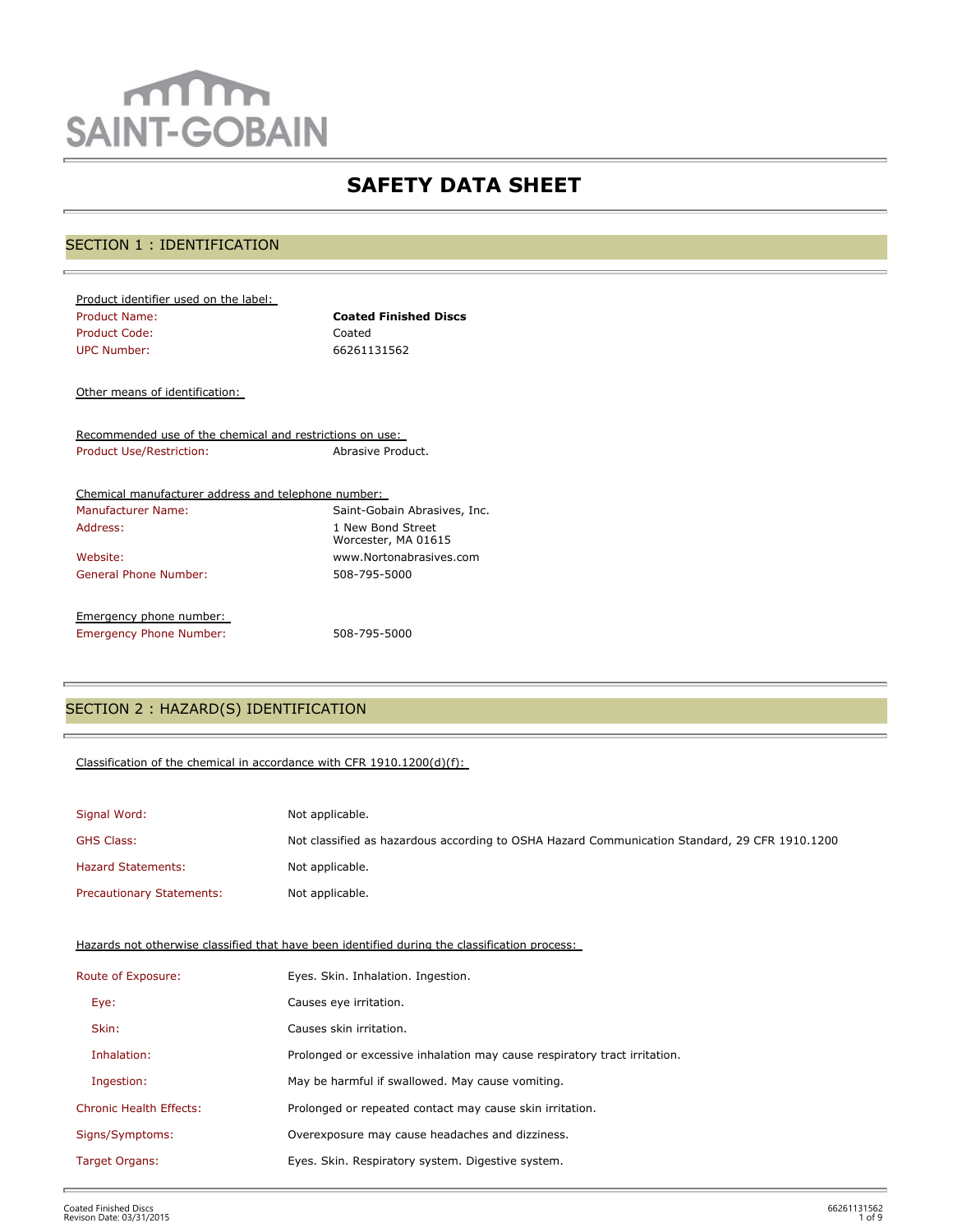#### **Urea Resin**

Chronic Health Effects: For products containing Urea/Formaldehyde resin, dust generated from intended use may contain trace amounts of formaldehyde which under excessive exposure may cause skin sensitization and airway obstruction.

#### SECTION 3 : COMPOSITION/INFORMATION ON INGREDIENTS

#### Mixtures:

| <b>Chemical Name</b>                 | CAS#            | <b>Ingredient Percent</b> | EC Num.   |
|--------------------------------------|-----------------|---------------------------|-----------|
| Nylon                                | No Data         | $10 - 30$ by weight       |           |
| Urea Resin                           | 9011-05-6       | $10 - 30$ by weight       |           |
| Zinc stearate                        | $557-05-1$      | $5 - 10$ by weight        | 209-151-9 |
| Paraffin waxes and hydrocarbon waxes | 8002-74-2       | $1 - 5$ by weight         | 232-315-6 |
| Aluminum Oxide, Non-fibrous          | 1344-28-1       | $10 - 30$ by weight       | 215-691-6 |
| Paper - Processed Cellulose          | $9004 - 34 - 6$ | $10 - 30$ by weight       | 232-674-9 |

#### SECTION 4 : FIRST AID MEASURES

| Description of necessary measures:                                      |                                                                                                                                                                                                                                                                                                       |
|-------------------------------------------------------------------------|-------------------------------------------------------------------------------------------------------------------------------------------------------------------------------------------------------------------------------------------------------------------------------------------------------|
| Eye Contact:                                                            | Immediately flush eyes with plenty of water for at least 15 to 20 minutes. Ensure adequate flushing of the<br>eyes by separating the eyelids with fingers. Remove contacts if present and easy to do. Continue rinsing.<br>Get medical attention, if irritation or symptoms of overexposure persists. |
| <b>Skin Contact:</b>                                                    | Immediately wash skin with soap and plenty of water.<br>Get medical attention if irritation develops or persists.                                                                                                                                                                                     |
| Inhalation:                                                             | If inhaled, remove to fresh air. If not breathing, give artificial respiration or give oxygen by trained<br>personnel. Seek immediate medical attention.                                                                                                                                              |
| Ingestion:                                                              | If swallowed, do NOT induce vomiting. Call a physician or poison control center immediately. Never give<br>anything by mouth to an unconscious person.                                                                                                                                                |
| Most important symptoms/effects, acute and delayed:                     |                                                                                                                                                                                                                                                                                                       |
| Other First Aid:                                                        | Not applicable.                                                                                                                                                                                                                                                                                       |
|                                                                         |                                                                                                                                                                                                                                                                                                       |
| Indication of immediate medical attention and special treatment needed: |                                                                                                                                                                                                                                                                                                       |

Note to Physicians: Not applicable.

# SECTION 5 : FIRE FIGHTING MEASURES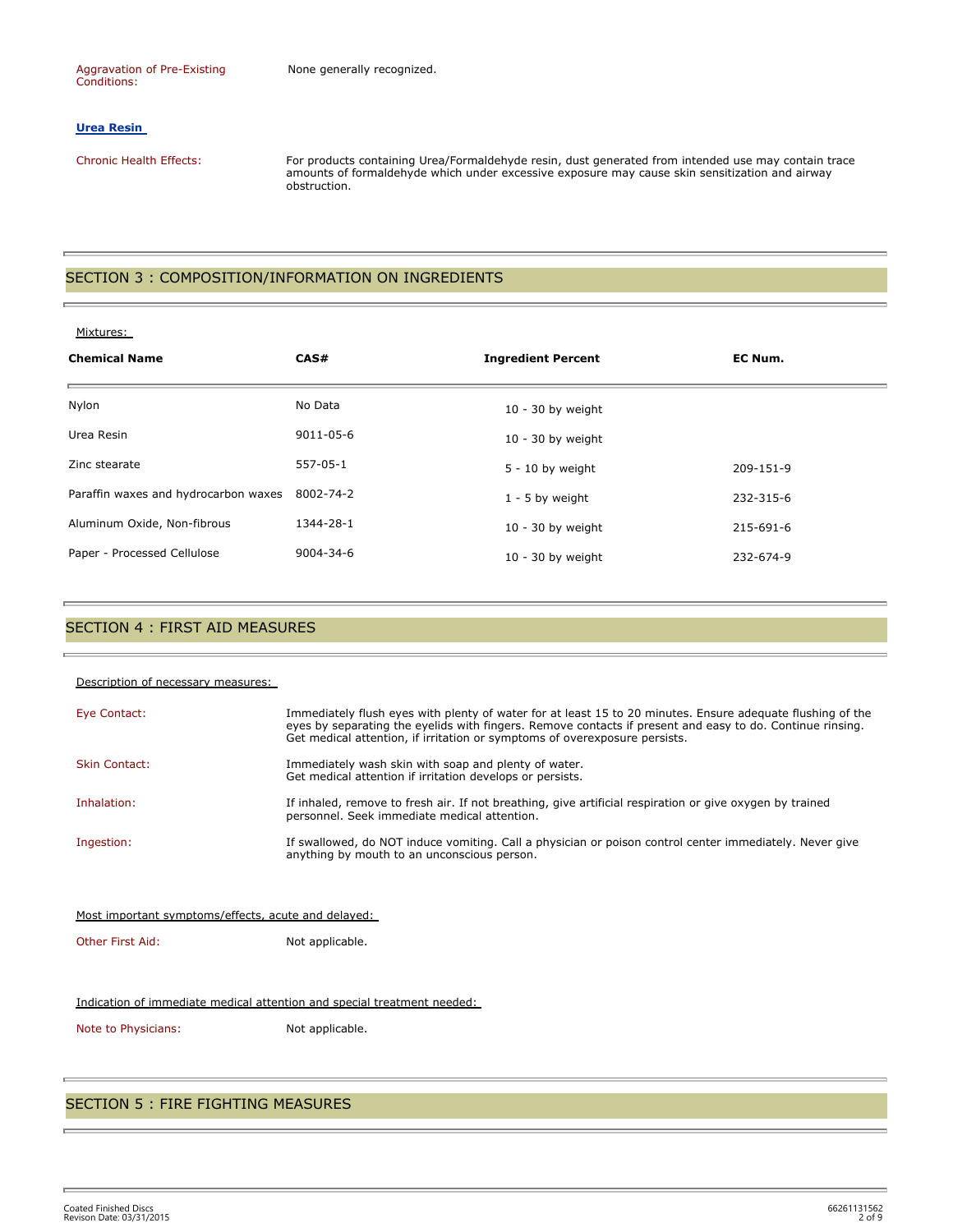#### Suitable and unsuitable extinguishing media:

Specific hazards arising from the chemical:

| Suitable Extinguishing Media:   | Use alcohol resistant foam, carbon dioxide, dry chemical, or water fog or spray when fighting fires<br>involving this material. |
|---------------------------------|---------------------------------------------------------------------------------------------------------------------------------|
| Unsuitable extinguishing media: | Not applicable.                                                                                                                 |

| <b>Hazardous Combustion</b><br><b>Byproducts:</b>               | Not applicable.                                                                                                                  |
|-----------------------------------------------------------------|----------------------------------------------------------------------------------------------------------------------------------|
| <b>Unusual Fire Hazards:</b>                                    | Not applicable.                                                                                                                  |
| Special protective equipment and precautions for fire-fighters: |                                                                                                                                  |
| Protective Equipment:                                           | As in any fire, wear Self-Contained Breathing Apparatus (SCBA), MSHA/NIOSH (approved or equivalent)<br>and full protective gear. |
| Fire Fighting Instructions:                                     | Not applicable.                                                                                                                  |
| <b>NFPA Ratings:</b>                                            |                                                                                                                                  |
| NFPA Health:                                                    | Ŧ.                                                                                                                               |
| NFPA Flammability:                                              | Ŧ.                                                                                                                               |
| <b>NFPA Reactivity:</b>                                         | 0                                                                                                                                |

# SECTION 6 : ACCIDENTAL RELEASE MEASURES

| Personal precautions, protective equipment and emergency procedures: |                                                                                                                                                                                                                                              |  |  |
|----------------------------------------------------------------------|----------------------------------------------------------------------------------------------------------------------------------------------------------------------------------------------------------------------------------------------|--|--|
| <b>Personnel Precautions:</b>                                        | Evacuate area and keep unnecessary and unprotected personnel from entering the spill area. Use proper<br>personal protective equipment as listed in Section 8.                                                                               |  |  |
| <b>Environmental precautions:</b>                                    |                                                                                                                                                                                                                                              |  |  |
| <b>Environmental Precautions:</b>                                    | Avoid runoff into storm sewers, ditches, and waterways.                                                                                                                                                                                      |  |  |
| Methods and materials for containment and cleaning up:               |                                                                                                                                                                                                                                              |  |  |
| <b>Spill Cleanup Measures:</b>                                       | Not applicable.                                                                                                                                                                                                                              |  |  |
| Methods and materials for containment and cleaning up:               |                                                                                                                                                                                                                                              |  |  |
| Methods for containment:                                             | Contain spills with an inert absorbent material such as soil or sand. Prevent from spreading by covering,<br>diking or other means. Provide ventilation.                                                                                     |  |  |
| Methods for cleanup:                                                 | Clean up spills immediately observing precautions in the protective equipment section. Place into a<br>suitable container for disposal. Provide ventilation. After removal, flush spill area with soap and water to<br>remove trace residue. |  |  |
| Reference to other sections:                                         |                                                                                                                                                                                                                                              |  |  |
| <b>Other Precautions:</b>                                            | Not applicable.                                                                                                                                                                                                                              |  |  |

# SECTION 7 : HANDLING and STORAGE

| Precautions for safe handling:                                |                                                                                                 |
|---------------------------------------------------------------|-------------------------------------------------------------------------------------------------|
| Handling:                                                     | Use with adequate ventilation. Avoid breathing vapor and contact with eyes, skin and clothing.  |
| <b>Hygiene Practices:</b>                                     | Wash thoroughly after handling. Avoid contact with eyes and skin. Avoid inhaling vapor or mist. |
| Conditions for safe storage, including any incompatibilities: |                                                                                                 |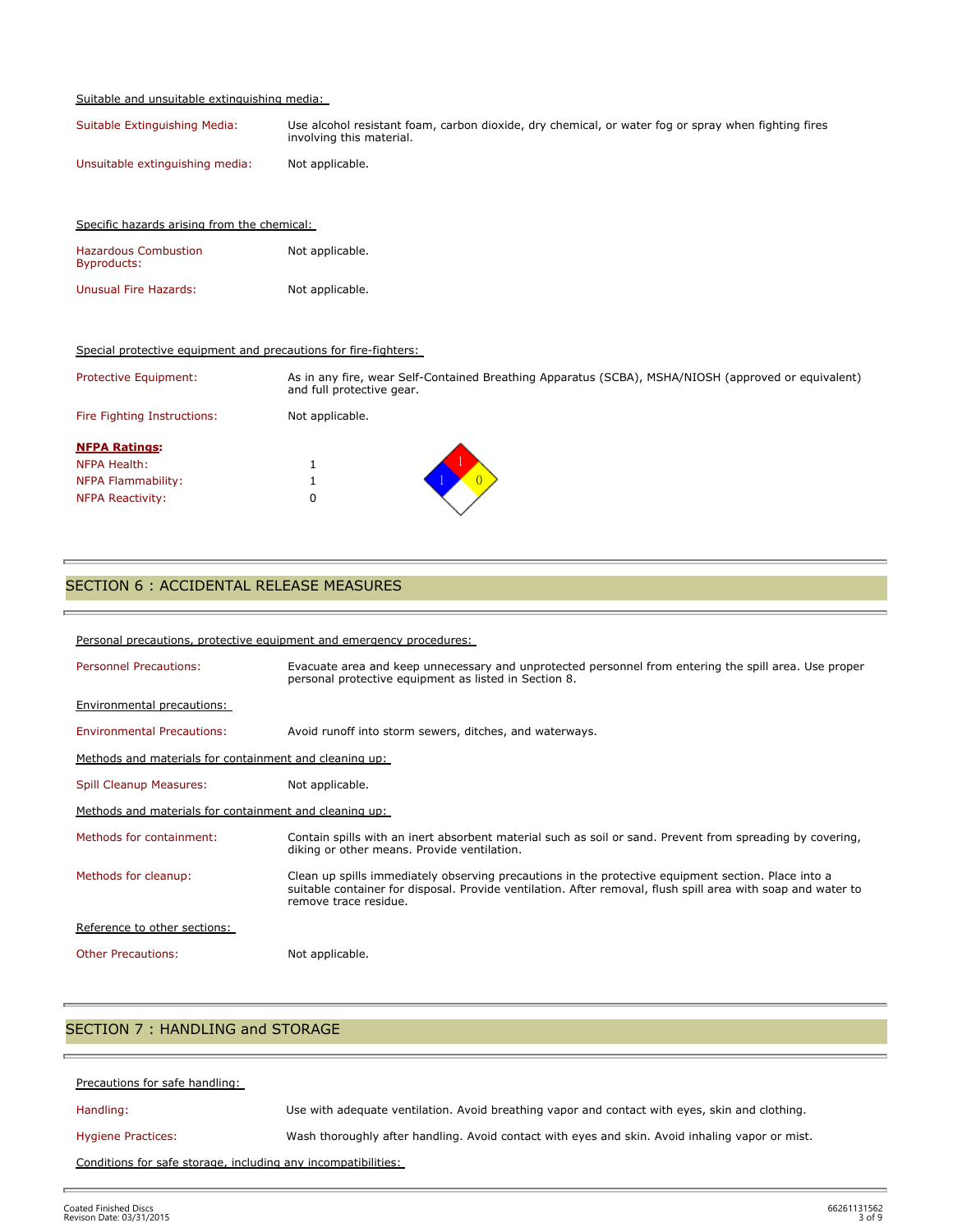b

# SECTION 8: EXPOSURE CONTROLS, PERSONAL PROTECTION

# EXPOSURE GUIDELINES:

| Ingredient                              | <b>Guideline OSHA</b>                                                                             | <b>Guideline NIOSH</b>                                                                              | <b>Guideline ACGIH</b>                                                                                                                                                        | <b>Quebec Canada</b>                                | <b>Ontario Canada</b>                                       |
|-----------------------------------------|---------------------------------------------------------------------------------------------------|-----------------------------------------------------------------------------------------------------|-------------------------------------------------------------------------------------------------------------------------------------------------------------------------------|-----------------------------------------------------|-------------------------------------------------------------|
| Zinc stearate                           | PEL-TWA: 5 mg/m3<br>Respirable fraction (R)<br>PEL-TWA: 15 mg/m3<br>Total particulate/dust<br>(T) |                                                                                                     | TLV-TWA: 10 mg/m3                                                                                                                                                             | VEMP-TWA: 10 mg/m3                                  |                                                             |
| Paraffin waxes and<br>hydrocarbon waxes |                                                                                                   |                                                                                                     | TLV-TWA: 2 mg/m3                                                                                                                                                              | VEMP-TWA: 2 mg/m3                                   |                                                             |
| Aluminum Oxide,<br>Non-fibrous          | PEL-TWA: 5 mg/m3<br>Respirable fraction (R)<br>PEL-TWA: 15 mg/m3<br>Total particulate/dust<br>(T) |                                                                                                     | TLV-TWA: 10 mg/m3                                                                                                                                                             | VEMP-TWA: 10<br>mg/m3 Total<br>particulate/dust (T) | <b>OEL-TWAEV: 10</b><br>mg/m3 Total<br>particulate/dust (T) |
| Paper - Processed<br>Cellulose          | PEL-TWA: 15 mg/m3<br>Total particulate/dust<br>(T)<br>PEL-TWA: 5 mg/m3<br>Respirable fraction (R) | REL-TWA: 10 mg/m3<br>Total particulate/dust<br>$(T)$ REL-TWA: 5<br>mg/m3 Respirable<br>fraction (R) | TLV-TWA: 10 mg/m3                                                                                                                                                             | VEMP-TWA: 10 ppm<br>Total particulate/dust<br>(T)   | <b>OEL-TWAEV: 10</b><br>mg/m3 Total<br>particulate/dust (T) |
| Ingredient                              | Alberta Canada                                                                                    | <b>Mexico</b>                                                                                       | <b>British Columbia</b><br>Canada                                                                                                                                             |                                                     |                                                             |
| Zinc stearate                           | OEL-TWA: 10 mg/m3                                                                                 | LMPE-PPT: 10 mg/m3<br>LMPE-CT: 20 mg/m3                                                             | OEL-TWA: 10 mg/m3<br>Total particulate/dust<br>(T)<br>OEL-TWA: 3 mg/m3<br>Respirable fraction (R)<br>OEL-STEL: 20 mg/m3<br>Total particulate/dust<br>(T)                      |                                                     |                                                             |
| Paraffin waxes and<br>hydrocarbon waxes |                                                                                                   | LMPE-PPT: 2 mg/m3<br>LMPE-CT: $6 \text{ mg/m3}$                                                     | OEL-TWA: 2 mg/m3                                                                                                                                                              |                                                     |                                                             |
| Aluminum Oxide,<br>Non-fibrous          | OEL-TWA: 10 mg/m3                                                                                 | MPE-PPT: 0.1 mg/m3<br>Respirable fraction (R)                                                       | OEL-TWA: 3 mg/m3<br>Respirable fraction (R)<br>OEL-TWA: 10 mg/m3<br>OEL-TWA: 10 mg/m3<br>Total particulate/dust<br>(T)<br>OEL-STEL: 20 mg/m3<br>Total particulate/dust<br>(T) |                                                     |                                                             |
| Paper - Processed<br>Cellulose          | OEL-TWA: 10 mg/m3                                                                                 | LMPE-PPT: 10 mg/m3<br>LMPE-CT: 20 mg/m3                                                             | OEL-TWA: 3 mg/m3<br>Respirable fraction (R)<br>OEL-TWA: 10 mg/m3<br>Total particulate/dust<br>(T)                                                                             |                                                     |                                                             |

Appropriate engineering controls:

| <b>Engineering Controls:</b>        | Use appropriate engineering control such as process enclosures, local exhaust ventilation, or other<br>engineering controls to control airborne levels below recommended exposure limits. Good general<br>ventilation should be sufficient to control airborne levels. Where such systems are not effective wear<br>suitable personal protective equipment, which performs satisfactorily and meets OSHA or other<br>recognized standards. Consult with local procedures for selection, training, inspection and maintenance of<br>the personal protective equipment. |
|-------------------------------------|-----------------------------------------------------------------------------------------------------------------------------------------------------------------------------------------------------------------------------------------------------------------------------------------------------------------------------------------------------------------------------------------------------------------------------------------------------------------------------------------------------------------------------------------------------------------------|
| Individual protection measures:     |                                                                                                                                                                                                                                                                                                                                                                                                                                                                                                                                                                       |
| Eye/Face Protection:                | Wear appropriate protective glasses or splash goggles as described by 29 CFR 1910.133, OSHA eye and<br>face protection regulation, or the European standard EN 166.                                                                                                                                                                                                                                                                                                                                                                                                   |
| <b>Skin Protection Description:</b> | Chemical-resistant gloves and chemical goggles, face-shield and synthetic apron or coveralls should be<br>used to prevent contact with eyes, skin or clothing.                                                                                                                                                                                                                                                                                                                                                                                                        |
| <b>Respiratory Protection:</b>      | A NIOSH approved air-purifying respirator with an organic vapor cartridge or canister may be permissible<br>under certain circumstances where airborne concentrations are expected to exceed exposure limits.<br>Protection provided by air purifying respirators is limited. Use a positive pressure air supplied respirator if<br>there is any potential for an uncontrolled release, exposure levels are not known, or any other<br>circumstances where air purifying respirators may not provide adequate protection.                                             |
| Other Protective:                   | Facilities storing or utilizing this material should be equipped with an eyewash facility and a safety shower.                                                                                                                                                                                                                                                                                                                                                                                                                                                        |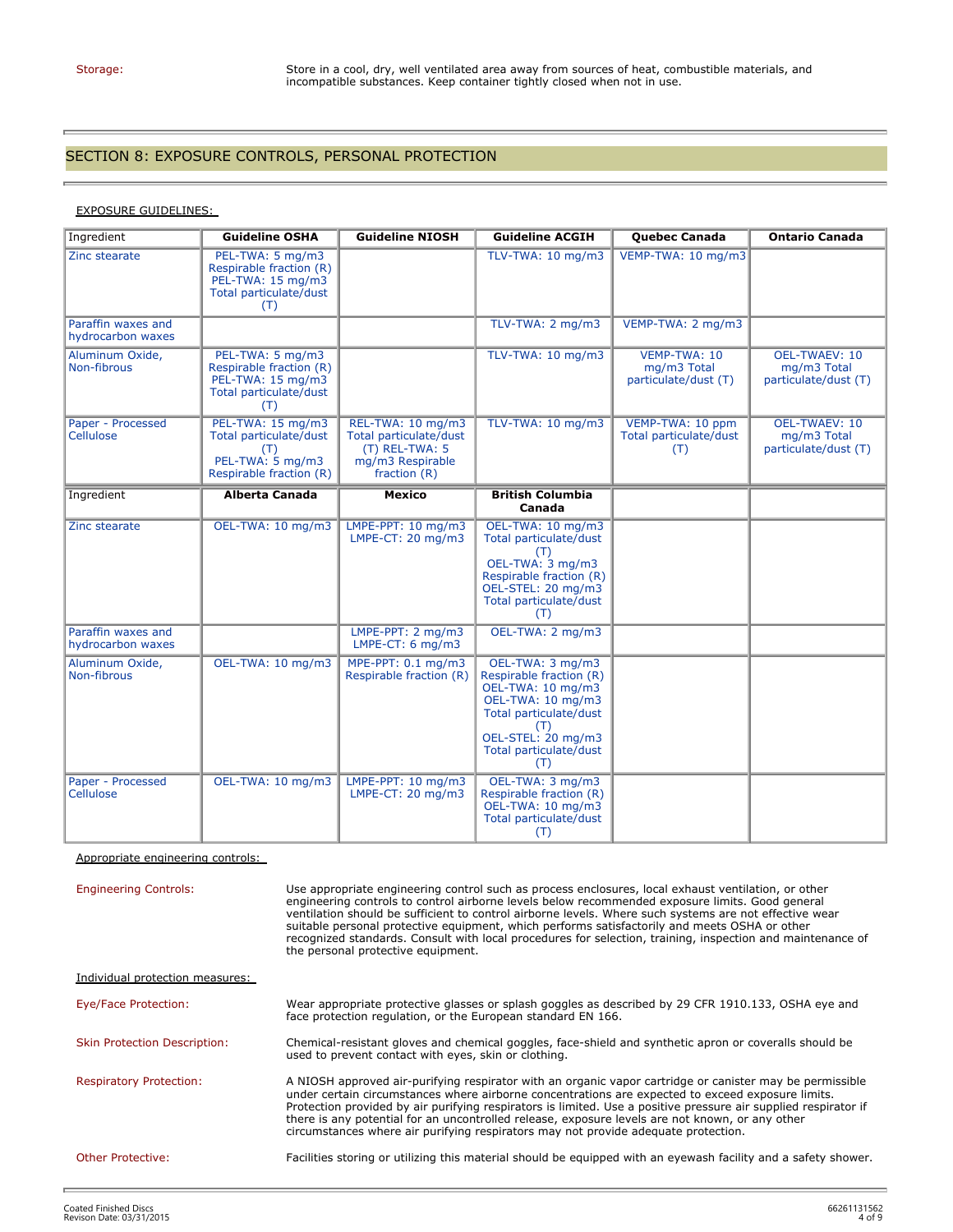Ē.



# SECTION 9 : PHYSICAL and CHEMICAL PROPERTIES

#### PHYSICAL AND CHEMICAL PROPERTIES:

| Solid article.                                                                 |
|--------------------------------------------------------------------------------|
| Not determined.                                                                |
| Odorless.                                                                      |
| Not determined.                                                                |
| Not determined.                                                                |
| Not determined.                                                                |
| Not determined.                                                                |
| Not determined.                                                                |
| Not determined.                                                                |
| Not determined.                                                                |
| Not determined.                                                                |
| Not determined.                                                                |
| Not determined.                                                                |
| Not determined.                                                                |
| Not determined.                                                                |
| None.                                                                          |
| Not applicable.                                                                |
| Not applicable.                                                                |
| Not applicable.                                                                |
| Excessive dust accumulation could present a potential combustible dust hazard. |
| Not determined.                                                                |
|                                                                                |

# SECTION 10 : STABILITY and REACTIVITY

| Reactivity:                         |                                                                                     |
|-------------------------------------|-------------------------------------------------------------------------------------|
| Reactivity:                         | Not applicable.                                                                     |
| Chemical Stability:                 |                                                                                     |
| <b>Chemical Stability:</b>          | Stable under normal temperatures and pressures.                                     |
| Possibility of hazardous reactions: |                                                                                     |
| Hazardous Polymerization:           | Not reported.                                                                       |
| Conditions To Avoid:                |                                                                                     |
| <b>Conditions to Avoid:</b>         | Heat, flames, incompatible materials, and freezing or temperatures below 32 deg. F. |
| Incompatible Materials:             |                                                                                     |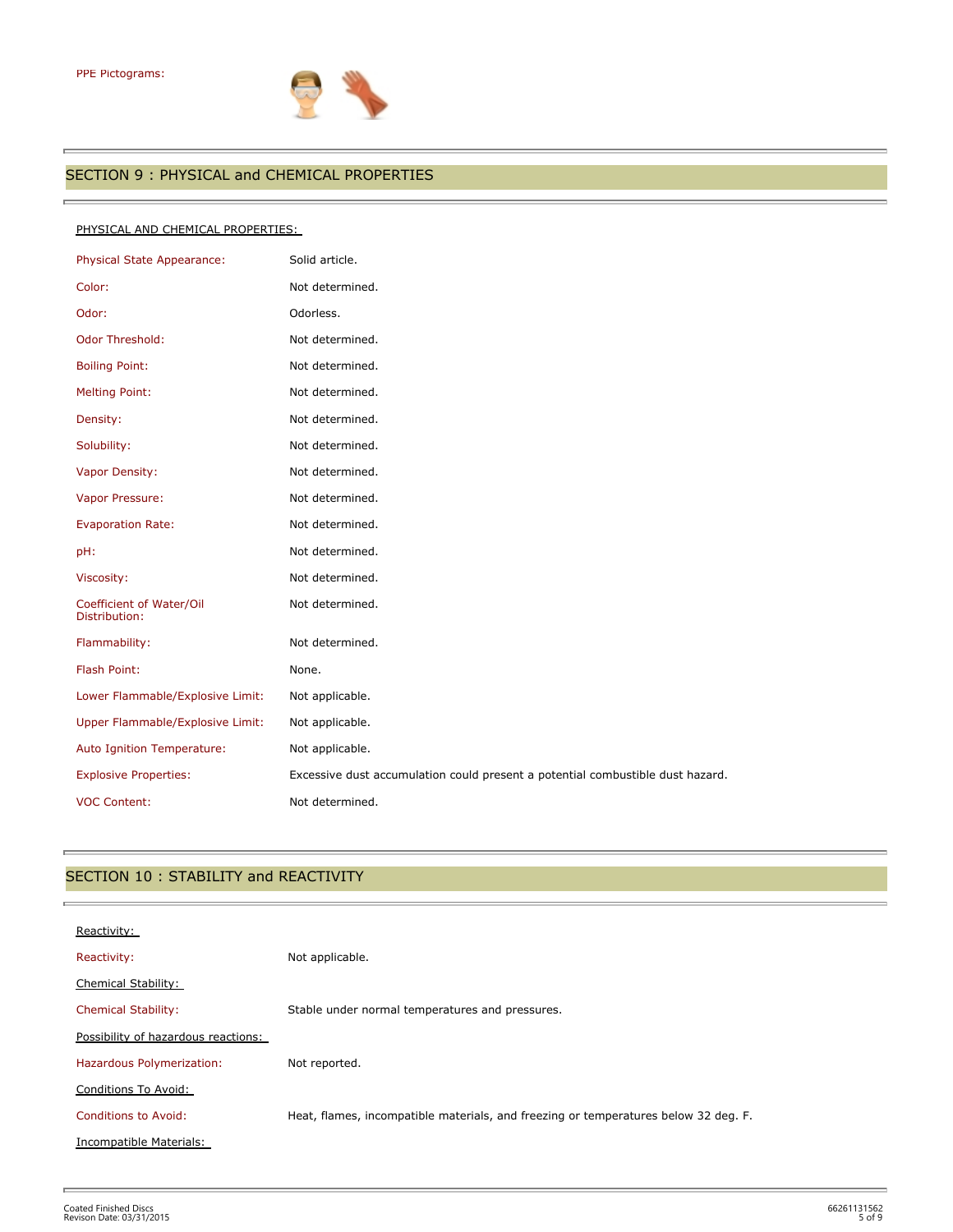Incompatible Materials: Oxidizing agents. Strong acids and alkalis.

Hazardous Decomposition Products:

Special Decomposition Products: Not applicable.

# SECTION 11 : TOXICOLOGICAL INFORMATION

#### TOXICOLOGICAL INFORMATION:

Acute Toxicity: This product has not been tested for its toxicity.

| <b>Carcinogens:</b>            |                                                           |              |             |                |            |                                                           |
|--------------------------------|-----------------------------------------------------------|--------------|-------------|----------------|------------|-----------------------------------------------------------|
|                                | <b>ACGIH</b>                                              | <b>NIOSH</b> | <b>OSHA</b> | <b>IARC</b>    | <b>NTP</b> | <b>MEXICO</b>                                             |
| Aluminum Oxide,<br>Non-fibrous | A4 Not<br>Classifiable as a<br><b>Human</b><br>Carcinogen | No Data      | No Data     | <b>No Data</b> | No Data    | A4 Not<br>Classifiable as a<br><b>Human</b><br>Carcinogen |

| Urea Resin:                                  |                                                                                                                                                                                                                                                        |
|----------------------------------------------|--------------------------------------------------------------------------------------------------------------------------------------------------------------------------------------------------------------------------------------------------------|
| <b>RTECS Number:</b>                         | YU1610000                                                                                                                                                                                                                                              |
| Eye:                                         | Eye - Rabbit Standard Draize test.: 100 uL/24H [severe] (RTECS)                                                                                                                                                                                        |
| Skin:                                        | Administration onto the skin - Rabbit Standard Draize test.: 500 mg/24H [severe]<br>Administration onto the skin - Rat LD50 : >2100 mg/kg [Details of toxic effects not reported other than<br>lethal dose value] (RTECS)                              |
| Inhalation:                                  | Inhalation - Rat LC50 : >167 mg/m3/4H [Details of toxic effects not reported other than lethal dose<br>value] (RTECS)                                                                                                                                  |
| Ingestion:                                   | Oral - Rat LD50: 8394 mg/kg [Details of toxic effects not reported other than lethal dose value]<br>Oral - Mouse LD50 : 6361 mg/kg [Details of toxic effects not reported other than lethal dose value]<br>(RTECS)                                     |
| Zinc stearate:                               |                                                                                                                                                                                                                                                        |
| <b>RTECS Number:</b>                         | ZH5200000                                                                                                                                                                                                                                              |
| Ingestion:                                   | Oral - Rat LD50: >10 gm/kg [Details of toxic effects not reported other than lethal dose value]<br>Oral - Mouse LD50: >10 gm/kg [Details of toxic effects not reported other than lethal dose value] (RTECS)                                           |
| <b>Paraffin waxes and hydrocarbon waxes:</b> |                                                                                                                                                                                                                                                        |
| <b>RTECS Number:</b>                         | RV0350000                                                                                                                                                                                                                                              |
| Eye:                                         | Eye - Rabbit Standard Draize test.: 100 mg/24H (RTECS)                                                                                                                                                                                                 |
| Skin:                                        | Administration onto the skin - Rabbit Standard Draize test.: 500 mg/24H (RTECS)                                                                                                                                                                        |
| <b>Aluminum Oxide, Non-fibrous:</b>          |                                                                                                                                                                                                                                                        |
| <b>RTECS Number:</b>                         | BD1200000                                                                                                                                                                                                                                              |
| Inhalation:                                  | Inhalation - Rat TCLo: 200 mg/m3/5H/28W (Intermittent) [Lungs, Thorax, or Respiration - Structural or<br>functional change in trachea or bronchi; Lungs, Thorax, or Respiration - Chronic pulmonary edema;<br>Related to Chronic Data - death] (RTECS) |
| <b>Paper - Processed Cellulose:</b>          |                                                                                                                                                                                                                                                        |
| <b>RTECS Number:</b>                         | FJ5691460                                                                                                                                                                                                                                              |
| Inhalation:                                  | Inhalation - Rat LC50: >5800 mg/m3/4H [Details of toxic effects not reported other than lethal dose<br>value] (RTECS)                                                                                                                                  |
| Ingestion:                                   | Oral - Rat LD50: >5 gm/kg [Details of toxic effects not reported other than lethal dose value] (RTECS)                                                                                                                                                 |
|                                              |                                                                                                                                                                                                                                                        |

# SECTION 12 : ECOLOGICAL INFORMATION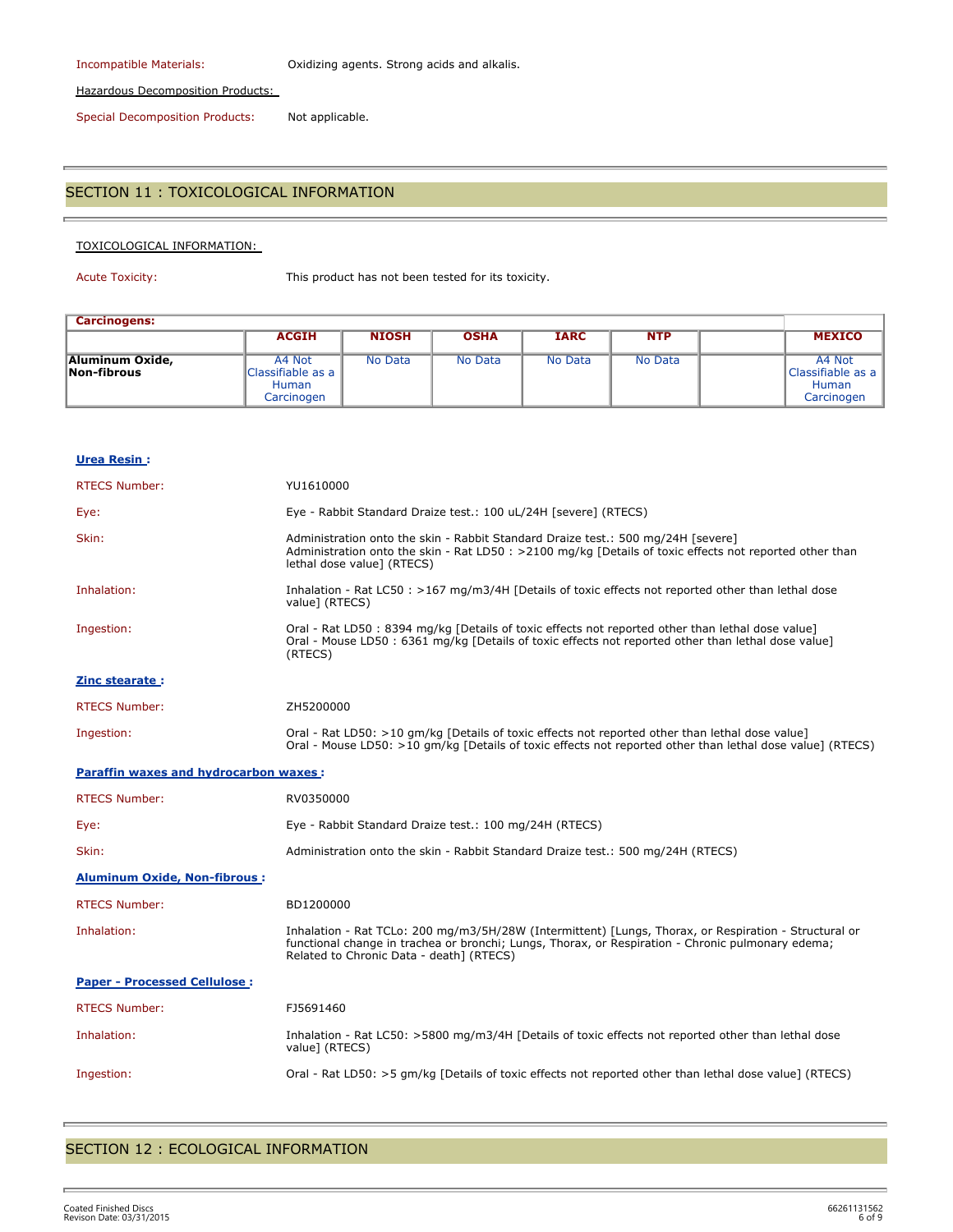#### Ecotoxicity:

Ecotoxicity: Please contact the phone number or address of the manufacturer listed in Section 1 for information on ecotoxicity.

### SECTION 13 : DISPOSAL CONSIDERATIONS

#### Description of waste:

Waste Disposal: Consult with the US EPA Guidelines listed in 40 CFR Part 261.3 for the classifications of hazardous waste prior to disposal. Furthermore, consult with your state and local waste requirements or guidelines, if applicable, to ensure compliance. Arrange disposal in accordance to the EPA and/or state and local guidelines.

#### SECTION 14 : TRANSPORT INFORMATION

| UN number:                    | Not regulated as hazardous material for transportation. |
|-------------------------------|---------------------------------------------------------|
| UN proper shipping name:      | Not regulated as hazardous material for transportation. |
| Transport hazard class(es):   | Not regulated as hazardous material for transportation. |
| Packing group:                | Not regulated as hazardous material for transportation. |
| Environmental hazards:        | Not regulated as hazardous material for transportation. |
| Special precautions for user: | Not regulated as hazardous material for transportation. |

#### SECTION 15 : REGULATORY INFORMATION

Safety, health and environmental regulations specific for the product:

#### **Inventory Status**

|                                                 | <b>Japan ENCS</b> | <b>EINECS Number</b> | <b>South Korea KECL</b> | <b>Australia AICS</b> | <b>Canada DSL</b> |
|-------------------------------------------------|-------------------|----------------------|-------------------------|-----------------------|-------------------|
| Urea Resin                                      |                   |                      |                         |                       | <b>Listed</b>     |
| Zinc stearate                                   |                   |                      |                         |                       | <b>Listed</b>     |
| Paraffin waxes and hydrocarbon<br><b>Iwaxes</b> |                   |                      |                         |                       | <b>Listed</b>     |
| Aluminum Oxide, Non-fibrous                     | $(1) -23$         |                      | KE-01012                | <b>Listed</b>         | Listed            |
| Paper - Processed Cellulose                     |                   | 232-674-9            |                         |                       | Listed            |

|                                                 | <b>TSCA Inventory</b><br><b>Status</b> |  |  |
|-------------------------------------------------|----------------------------------------|--|--|
| Urea Resin                                      | <b>Listed</b>                          |  |  |
| Zinc stearate                                   | Listed                                 |  |  |
| Paraffin waxes and hydrocarbon<br><b>Iwaxes</b> | Listed                                 |  |  |
| Aluminum Oxide, Non-fibrous                     | Listed                                 |  |  |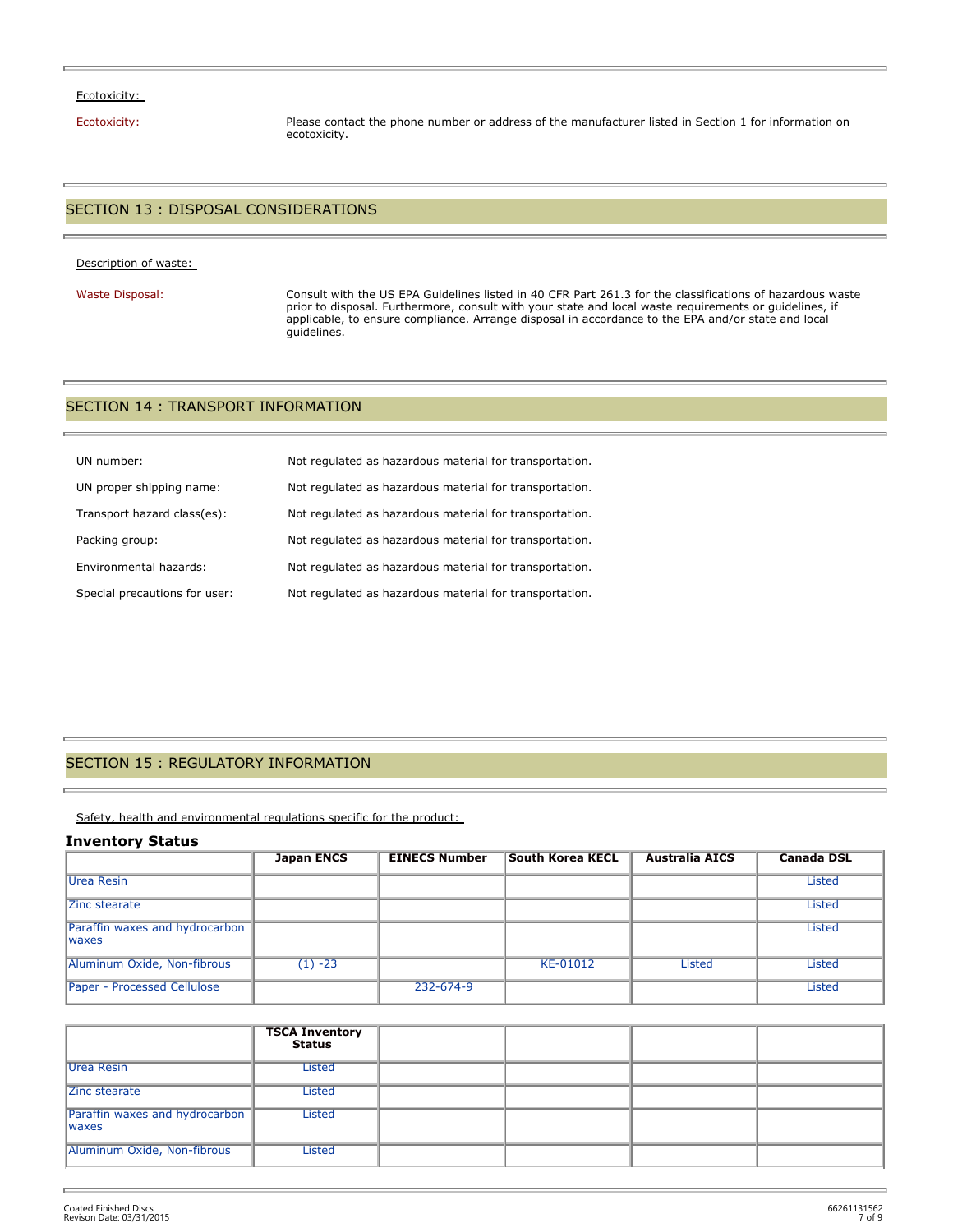| <b>Paper</b><br>repeared in<br>ellulose<br>. | .<br>LISLEU |  |  |
|----------------------------------------------|-------------|--|--|
|                                              |             |  |  |

| Zinc stearate:                               |                                                                                                  |
|----------------------------------------------|--------------------------------------------------------------------------------------------------|
| Canada IDL:                                  | Identified under the Canadian Hazardous Products Act Ingredient Disclosure List: 0.1%.1725(1504) |
| Section 313:                                 | EPCRA - 40 CFR Part 372 - (SARA Title III) Section 313 Listed Chemical.                          |
| <b>Aluminum Oxide, Non-fibrous:</b>          |                                                                                                  |
| Canada IDL:                                  | Identified under the Canadian Hazardous Products Act Ingredient Disclosure List: 0.1%.50(1298)   |
|                                              |                                                                                                  |
| <b>Zinc stearate:</b>                        |                                                                                                  |
| EC Number:                                   | 209-151-9                                                                                        |
| <b>Paraffin waxes and hydrocarbon waxes:</b> |                                                                                                  |
| EC Number:                                   | 232-315-6                                                                                        |
| <b>Aluminum Oxide, Non-fibrous:</b>          |                                                                                                  |
| EC Number:                                   | 215-691-6                                                                                        |
| <b>Paper - Processed Cellulose:</b>          |                                                                                                  |
| EC Number:                                   | 232-674-9                                                                                        |

# **State Right To Know**

|                                                 | <b>RI</b>     | <b>MN</b>     | IL      | <b>PA</b> | MA            |
|-------------------------------------------------|---------------|---------------|---------|-----------|---------------|
| Zinc stearate                                   |               |               |         | Listed    | Listed        |
| Paraffin waxes and hydrocarbon<br><b>Iwaxes</b> |               |               |         | Listed    | <b>Listed</b> |
| Aluminum Oxide, Non-fibrous                     | <b>Listed</b> | <b>Listed</b> | No Data | Listed    | Listed        |
| Paper - Processed Cellulose                     |               |               |         | Listed    | Listed        |

|                             | NJ                                                      |  |  |
|-----------------------------|---------------------------------------------------------|--|--|
| Aluminum Oxide, Non-fibrous | Listed: NJ Hazardous<br>List; Substance<br>Number: 2891 |  |  |

# SECTION 16 : ADDITIONAL INFORMATION

| <b>HMIS Ratings:</b>        |                   |                      |
|-----------------------------|-------------------|----------------------|
| <b>HMIS Health Hazard:</b>  |                   | <b>Health Hazard</b> |
| <b>HMIS Fire Hazard:</b>    |                   | <b>Fire Hazard</b>   |
| <b>HMIS Reactivity:</b>     | 0                 | Reactivity           |
|                             |                   | Personal Protection  |
|                             |                   |                      |
| <b>SDS Creation Date:</b>   | August 15, 2009   |                      |
| <b>SDS Revision Date:</b>   | March 31, 2015    |                      |
| <b>MSDS Revision Notes:</b> | <b>GHS Update</b> |                      |

r.